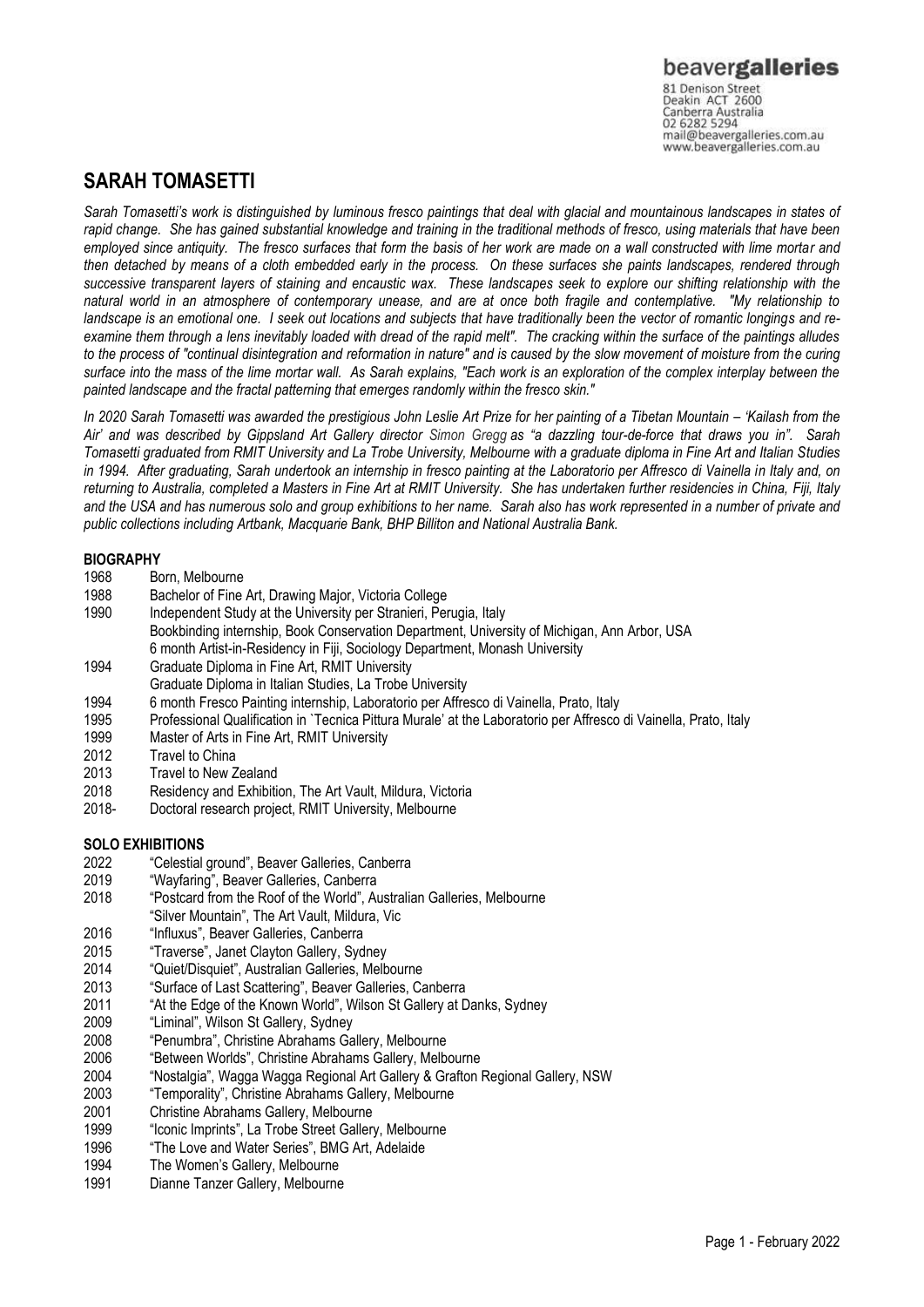**beavergalleries**<br> **S1 Denison Street**<br>
Deakin ACT 2600<br>
Canberra Australia<br>
02 6282 5294<br>
mail@beavergalleries.com.au<br>
www.beavergalleries.com.au

#### **SELECTED GROUP EXHIBITIONS**

| 2020 | "Groupings great and small", Australian Galleries, Melbourne                                                                            |
|------|-----------------------------------------------------------------------------------------------------------------------------------------|
| 2019 | "Paper walls", Glen Eira City Council Gallery, Melbourne                                                                                |
| 2018 | "Small works", Beaver Galleries, Canberra                                                                                               |
|      | John Leslie Art Prize, Gippsland Art Gallery, Gippsland, VIC                                                                            |
|      | "Herbaceous Borders", Curated by Kate Mizrahi Block Projects Melbourne                                                                  |
|      | "Edge, An exhibition of Drawings", Langford 120, North Melbourne                                                                        |
| 2017 | "Small works 2017", Beaver Galleries, Canberra                                                                                          |
|      | "Flow", Counihan Gallery, Melbourne                                                                                                     |
| 2016 | "John Leslie Prize for Landscape", Gippsland Regional Art Gallery, Vic                                                                  |
|      | "Three women went to China", Muswellbrook Regional Art Gallery, NSW                                                                     |
| 2015 | "The Warming", art+climate=change event, Australian Galleries, Melbourne                                                                |
| 2014 | "Small works", Beaver Galleries, Canberra                                                                                               |
|      | "Transforming", Meijiang Gallery, Tianjin, China                                                                                        |
|      | John Leslie Prize for Landscape, Gippsland Art Gallery, Vic                                                                             |
|      | Paul Guest Prize for Drawing, Bendigo Art Gallery, Vic                                                                                  |
|      | Melbourne Art Fair, Royal Exhibition Building, Melbourne (Beaver Galleries)                                                             |
|      | "Three women go to China", with Hanna Kay and Suzanne Archer, Muswellbrook Regional Arts Centre, NSW                                    |
|      | "one of each", Australian Galleries, Melbourne                                                                                          |
| 2013 | "Fleurieu Prize for Landscape", Fleurieu, SA                                                                                            |
| 2012 | The 42 <sup>nd</sup> Muswellbrook Art Prize, Muswellbrook Regional Gallery, NSW<br>"From Paper", Jane Clayton Gallery at Beijing, China |
|      | "Contemporary Australian Drawing 2: Drawing as notation, text and discovery", University for the Arts, London                           |
|      | "The Lure of the Landscape", Wilson St Gallery, Sydney                                                                                  |
| 2011 | "Salon des Refuses", S.H. Erwin Gallery, Sydney                                                                                         |
|      | "Intimate", Wilson St Gallery at Danks, Sydney                                                                                          |
| 2010 | "Something in the Air", 27 Gipps Street Richmond, Melbourne                                                                             |
|      | "Contemporary Australian Drawings I", RMIT Gallery, Melbourne                                                                           |
|      | "Magnetic Islands", Project Space RMIT University, Melbourne                                                                            |
|      | "Salon des Refuses", S.H. Erwin Gallery, Sydney                                                                                         |
| 2009 | "Text", Wilson St Gallery, Sydney                                                                                                       |
|      | "Same, same, but different", Kristian Pithie Gallery, Melbourne                                                                         |
| 2005 | "ABN AMRO Emerging Artist Award Exhibition"                                                                                             |
| 2003 | "SixPlusOne", Chapel off Chapel, Melbourne Nillumbik Art Prize, Vic                                                                     |
| 2002 | "Drawings from the Collection", Grafton Regional Gallery, NSW                                                                           |
| 2001 | "INSAP III", Palermo, Italy                                                                                                             |
| 1999 | "Jacaranda Acquisitive Drawing Award, Grafton Regional Gallery, NSW                                                                     |
|      | "Retrospecta III", Pallas Society, Melbourne                                                                                            |
| 1998 | "RMIT Fine Art", Hong Kong Arts Centre, Hong Kong                                                                                       |
|      | "Hi/lo Exotico, Columbian Collaboration", Stop 22, Melbourne                                                                            |
|      | "Le Panto", Chapel off Chapel, Melbourne                                                                                                |
| 1997 | "Retrospecta II", Pallas Society, Melbourne                                                                                             |
| 1996 | "Galleria de Commune, Monterchi, Italy                                                                                                  |
| 1995 | "The Last Show", The Women's Gallery, Melbourne                                                                                         |
| 1994 | "Postgraduate Exhibition", Pitspace, RMIT University, Melbourne                                                                         |
|      | "ACAF 4", Exhibition Buildings Melbourne                                                                                                |
|      | "Indwelling", Temple Studio, Melbourne                                                                                                  |
| 1990 | "The Drawing Show", Reflections Gallery, Melbourne                                                                                      |
|      | "Open Door Exhibition: 52 Australian Painters", Sotheby's Australia                                                                     |
|      | "Crowful", The Dianne Tanzer Gallery, Melbourne                                                                                         |
| 1988 | "York Street Print-makers", The York Street Gallery, Melbourne                                                                          |
|      |                                                                                                                                         |

## **AWARDS/COMMISSIONS**

| 2020 | Winner, John Leslie Art Prize, Gippsland Art Gallery, Vic                    |
|------|------------------------------------------------------------------------------|
|      | Finalist, Jacaranda Acquisitive Drawing Award, Grafton Regional Gallery, NSW |
| 2018 | Finalist, John Leslie Art Prize, Gippsland Art Gallery, Vic                  |